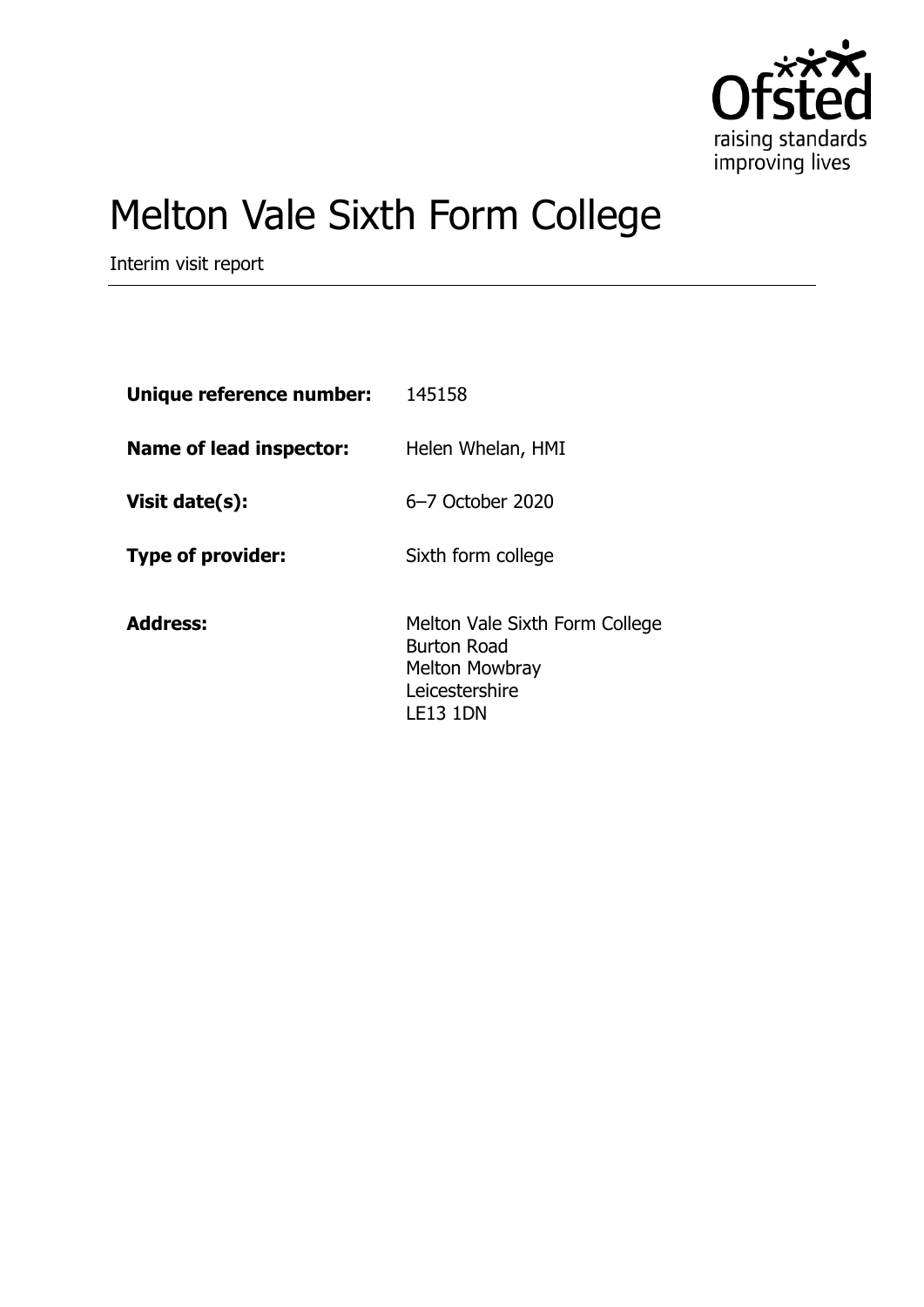

# **Interim visit**

# **Context and focus of visit**

On 17 March 2020, all routine inspections were suspended due to the COVID-19 (coronavirus) pandemic. As part of our phased return to routine inspections, we are carrying out '[interim visits](https://www.gov.uk/guidance/interim-phase-further-education-and-skills-providers#interim-visits)' to further education and skills providers. Interim visits are to help learners, parents, employers and government understand how providers are meeting the needs of learners and apprentices in this period, including learners with high needs and those with special educational needs and/or disabilities.

We intend to return to routine inspection in January 2021 but will keep the exact timing under review.

The focus of these visits is on the themes set out below and the findings are based on discussions with leaders, leaders, staff and learners.

## **Information about the provider**

Melton Vale Sixth Form College is a 16–19 academy that opened in 2017. The college offers A-level courses in a broad range of subjects (25 courses) and a smaller number of applied general/vocational courses (six extended certificates, each equivalent to a single A-level). At the time of the visit, the college had 469 students aged 16–19 and received high needs funding for two of these students. Two hundred and seventy-five learners are currently studying in Year 12 and 194 in Year 13. The college is part of the Nova Education Trust.

### **What actions are leaders taking to ensure that they provide an appropriate curriculum that responds to the reasonable needs of learners and stakeholders and adapts to changed circumstances?**

Leaders produced a policy and communication strategy to deal with COVID-19, which students and parents contributed to. The use of technology for teaching and learning is seen as key to the college's ethos and a desire for students to be equipped with the digital skills they need in their future studies and employment. An online learning platform has been used for several years and leaders and teachers developed this further during lockdown. Leaders add daily messages to the online platform and courses have their own areas where teachers set students work.

The A-level curriculum is unchanged following COVID-19 but leaders have introduced two more vocational courses to support the needs and interests of students. Leaders note that many students benefit from the option of blending academic and vocational courses.

Leaders identify the needs of students through a pastoral system that provides individual tutorials at least once every three weeks. These tutorials revealed that many students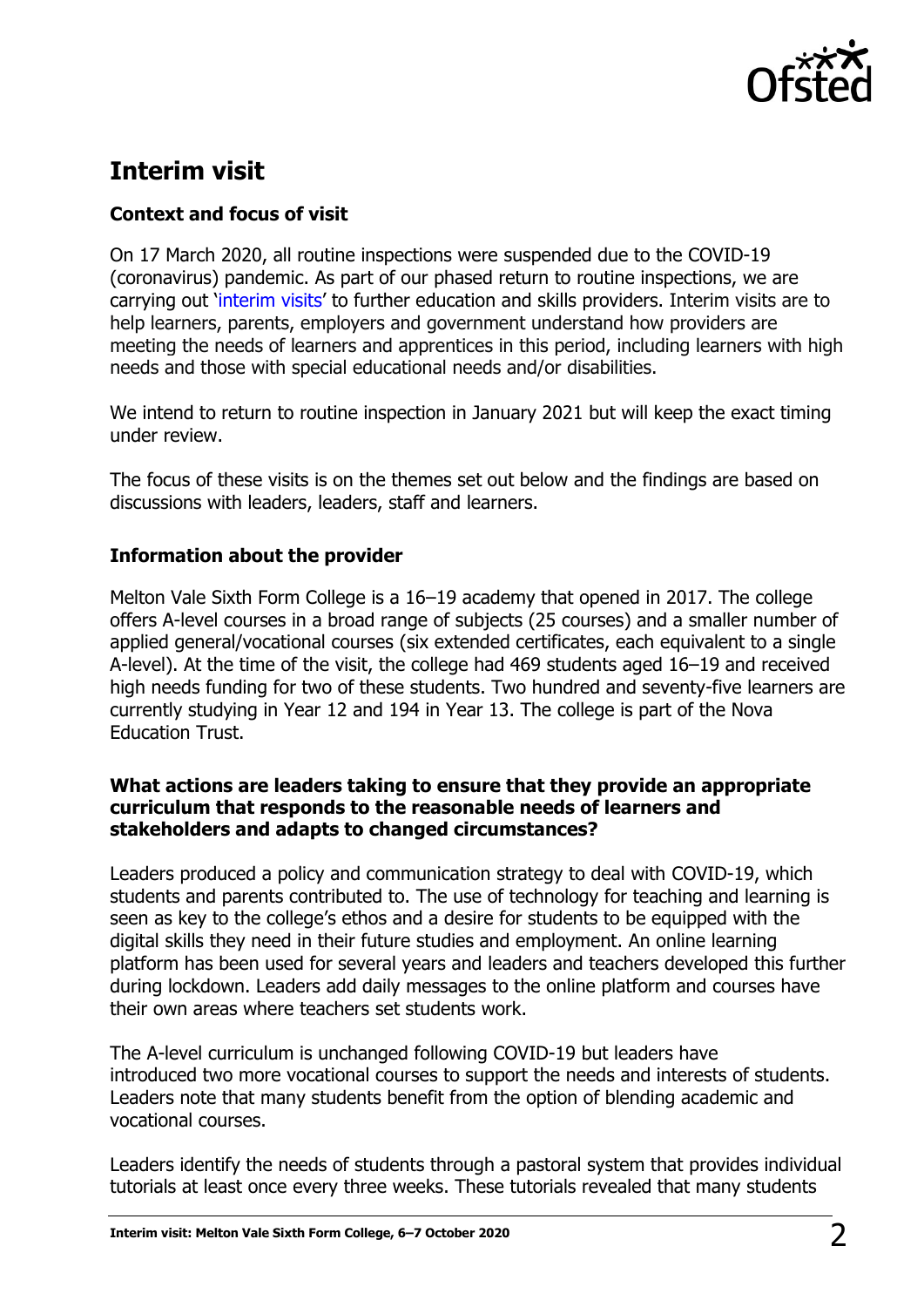

have showed great resilience during the pandemic while others have suffered mental health issues. Leaders have therefore appointed a learning development coordinator to support students' well-being and employed a counsellor for one day per week.

Leaders are pleased at how teachers and students have embraced technology to develop learning. Teachers use the online learning platform to provide quizzes to test students' knowledge and understanding. Several teachers use image capture devices to record and upload model answers and demonstrate how these would be marked. Leaders make use of a video sharing platform to present assemblies and briefings to students, who appreciate being kept informed.

Leaders say their biggest challenge is knowing whether examinations will take place in the summer or not. They are aware of how unsettling this is to many students.

### **What steps are leaders, managers and staff taking to ensure that the approaches used for building knowledge and skills are appropriate to meet the reasonable needs of learners?**

During lockdown, students followed a structured programme of activities that mirrored their college timetable. Teachers had significant latitude in deciding what to teach for their courses. Leaders strongly believe that, as subject experts, teachers should be trusted to make the best choices for their students. Leaders made the decision not to include 'live' learning sessions. This ensured the safety of students and staff and avoided the issues with unreliable internet connectivity.

Teachers are conscious that a very small number of students did not attend or participate as well as they might during lockdown. In their view, this is largely because these students struggled with their mental well-being. Teachers clearly know these students well and provide individual support for them.

Leaders are providing additional lesson time now that students have returned to college. This time is used to help students who need to catch up and regain their confidence. Teachers report that students are eager to be back in the classroom and many are now more appreciative of the benefits of face-to-face teaching and learning.

Leaders are aware that new students may have missed elements of their GCSE studies. To ensure that students have the key knowledge they require, teachers have provided a transition booklet that includes the important GCSE knowledge they should have mastered. They always use the beginning of a new academic year to assess the suitability of students for their courses and this has taken on particular significance this year.

Careers advice and guidance was provided by staff remotely through lockdown. Students had individual careers interviews and access to online tools and materials to support them with career planning.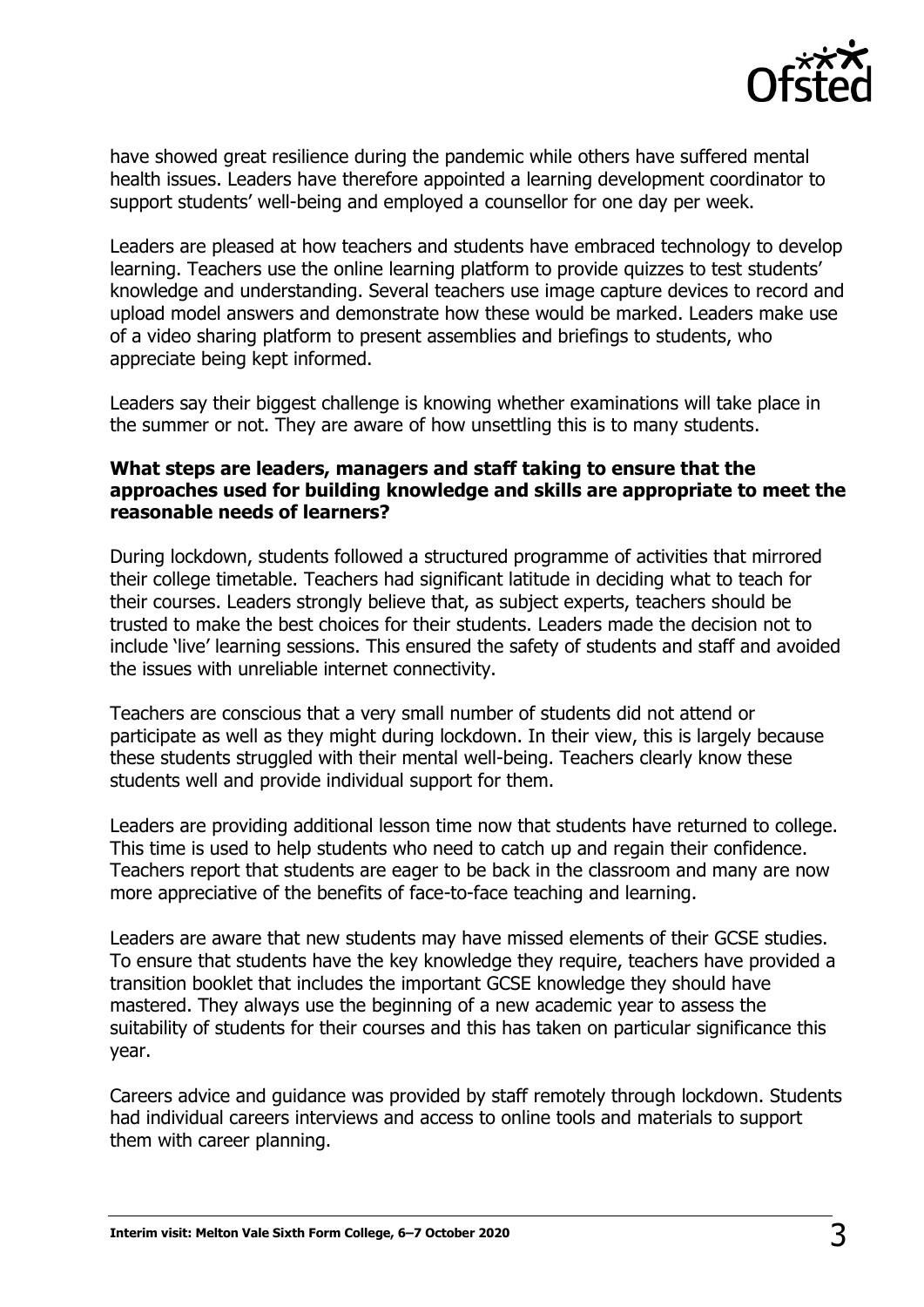

#### **How are leaders ensuring that learners are safe and well informed about potential risks, including from online sources?**

Leaders are mindful of the risks which students have faced because of the pandemic and prioritised the safety of their students. The college's safeguarding policy was updated, a new online referral system for teachers was introduced and students' welfare was frequently assessed.

At the start of their course, new students are introduced to the college's online learning portal and given guidance about how to report concerns. Year 13 students describe receiving training on various safeguarding themes, including online safety and safe relationships, through their tutorial programme.

Students know how to keep themselves safe online. Leaders are keen to build on this knowledge and develop students' digital literacy and social media etiquette in preparation for university and employment.

The designated safeguarding lead reports receiving regular safeguarding updates and ensures that teachers are also kept well-informed of safeguarding matters.